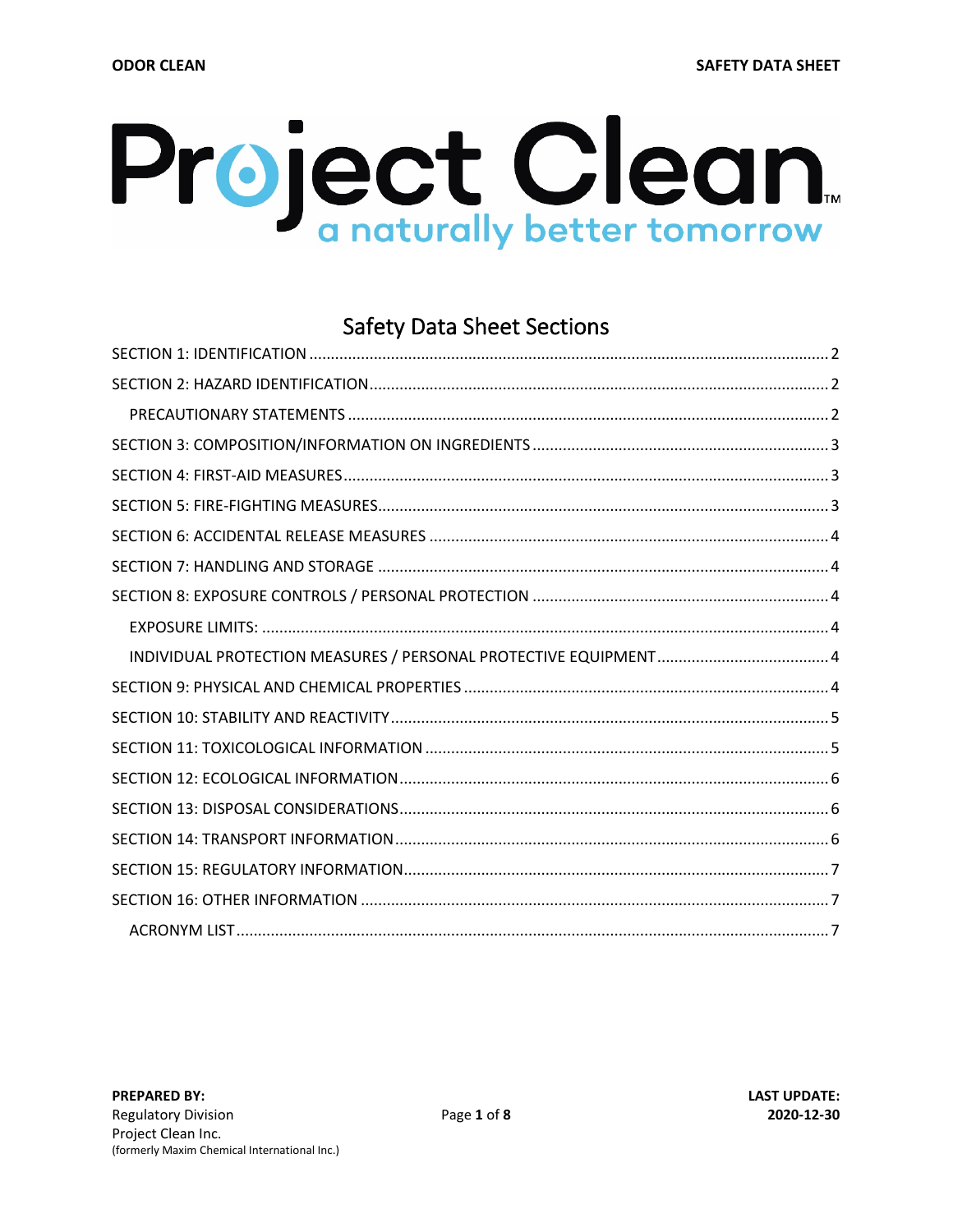<span id="page-1-0"></span>

| <b>SECTION 1: IDENTIFICATION</b>                                        |                                                                             |  |
|-------------------------------------------------------------------------|-----------------------------------------------------------------------------|--|
| <b>Product Trade Name:</b>                                              | Odor Clean                                                                  |  |
| <b>Product Code:</b>                                                    |                                                                             |  |
| <b>Recommended Use:</b>                                                 | $E$ cologo <sup>TM</sup> certified biological cleaner and deodorizer        |  |
| <b>Restrictions on Use:</b>                                             | For Food plant, Industrial and Institutional use only                       |  |
| <b>Manufacturer Name:</b>                                               | Project Clean Inc.                                                          |  |
| <b>Manufacturer Address:</b>                                            | 1607 Derwent Way, Delta, B.C. Canada V3M 6K8                                |  |
| <b>Manufacturer Phone</b><br>Number:                                    | 800-663-9925                                                                |  |
| <b>Email Address of Competent</b><br>Person Responsible for the<br>SDS: | regulatory@projectclean.com                                                 |  |
| <b>Emergency Phone Number/</b><br><b>24-Hour Number:</b>                | <b>Canada: Canutec 613-996-6666</b><br><b>U.S.A.: Chemtrec 800-424-9300</b> |  |

<span id="page-1-2"></span><span id="page-1-1"></span>

| <b>SECTION 2: HAZARD IDENTIFICATION</b> |                                                                                                                                                                                                                                                                                |  |
|-----------------------------------------|--------------------------------------------------------------------------------------------------------------------------------------------------------------------------------------------------------------------------------------------------------------------------------|--|
| <b>Physical Hazards:</b>                | <b>NONE</b>                                                                                                                                                                                                                                                                    |  |
| <b>Health Hazards:</b>                  | SKIN SENSITIZATION - Category 1                                                                                                                                                                                                                                                |  |
| Symbol:                                 |                                                                                                                                                                                                                                                                                |  |
| Signal word:                            | <b>WARNING</b>                                                                                                                                                                                                                                                                 |  |
| <b>Hazard Statement:</b>                | H317 May cause an allergic skin reaction.                                                                                                                                                                                                                                      |  |
| <b>PRECAUTIONARY STATEMENTS</b>         |                                                                                                                                                                                                                                                                                |  |
| General:                                | P101 +P102 Keep out of reach of children. If medical advice is needed, have<br>container or label at hand.                                                                                                                                                                     |  |
| <b>Prevention:</b>                      | P261 Avoid breathing mist/ spray.<br>P272 Contaminated work clothing should not be allowed out of the<br>workplace. P280 Wear protective gloves.                                                                                                                               |  |
| <b>Responses:</b>                       | P302 + P352 IF ON SKIN: Wash with plenty of water. P333 + P317 If skin<br>irritation or rash occur: Get medical help. P321 Specific treatment (see<br>supplement first aid information on this label). P362 + P364 Take off<br>contaminated clothing and wash it before reuse. |  |
| Storage:                                | Not regulated. Store in a cool, dry place. Keep container tightly closed. Keep<br>out of reach of children.                                                                                                                                                                    |  |
| Disposal:                               | P501 Dispose of contents/ container to an approved waste disposal plant.                                                                                                                                                                                                       |  |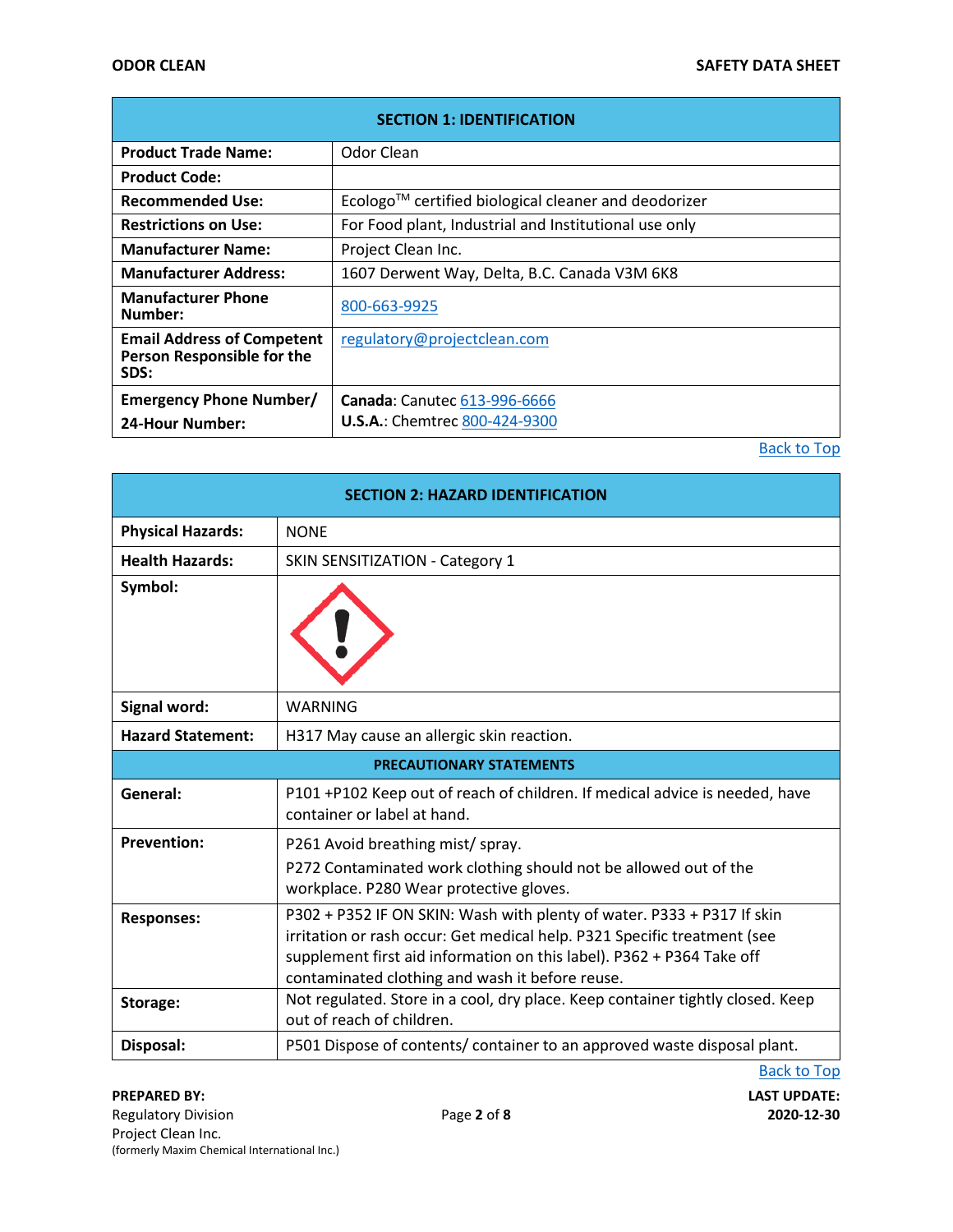<span id="page-2-0"></span>

| <b>SECTION 3: COMPOSITION/INFORMATION ON INGREDIENTS</b> |              |                   |
|----------------------------------------------------------|--------------|-------------------|
| Ingredient                                               | Approx. Wt.% | <b>CAS Number</b> |
| 1,2-Benzisothiazol-3(2H)-one                             | < 0.5        | 2634-33-5         |

<span id="page-2-1"></span>

| <b>SECTION 4: FIRST-AID MEASURES</b>                                        |                                                                                                                                                                                                                                                     |  |
|-----------------------------------------------------------------------------|-----------------------------------------------------------------------------------------------------------------------------------------------------------------------------------------------------------------------------------------------------|--|
| General<br>Information:                                                     | Ensure that medical personnel are aware of the material(s) involved and take<br>precautions to protect themselves. Show this safety data sheet to the doctor in<br>attendance.                                                                      |  |
| <b>Self-Protection</b><br>of the First<br>Aider:                            | Remove all sources of ignition. Ensure that first aid personnel are aware of the<br>material(s) involved, take precautions to protect themselves and prevent spread of<br>contamination.                                                            |  |
| Inhalation:                                                                 | Immediately remove the affected victim to fresh air. If symptoms persist, obtain<br>medical attention.                                                                                                                                              |  |
| <b>Skin Contact:</b>                                                        | Immediately flush exposed area with plenty of water for at least 10 minutes. If<br>irritation persists, or if contact has been prolonged, obtain medical attention.<br>Remove contaminated clothing and launder before reuse.                       |  |
| <b>Eye Contact:</b>                                                         | Immediately flush with warm running water for at least 15 minutes, holding eyelids<br>open during flushing. Remove contact lenses, if present and easy to do. If irritation<br>persists, repeat flushing, and obtain medical attention immediately. |  |
| Ingestion:                                                                  | Do not induce vomiting. If the victim is fully conscious, give plenty of clean water<br>to drink to dilute product. Never give anything by mouth if victim is unconscious, is<br>rapidly losing consciousness, or is convulsing. Call a Physician.  |  |
| <b>Most Important</b><br>Symptoms/<br><b>Effects, Acute</b><br>and Delayed: | Ingestion: No immediate foreseeable danger.<br>Inhalation: No immediate foreseeable danger.<br>Eyes and skin: May cause an allergic skin reaction.                                                                                                  |  |
| If irritation occurs or persists, get medical attention.                    |                                                                                                                                                                                                                                                     |  |

<span id="page-2-2"></span>

| <b>SECTION 5: FIRE-FIGHTING MEASURES</b> |                                                                                                                                                          |  |
|------------------------------------------|----------------------------------------------------------------------------------------------------------------------------------------------------------|--|
| <b>Suitable Extinguishing Media:</b>     | Water fog, alcohol foam, or dry chemical.                                                                                                                |  |
| <b>Unsuitable Extinguishing Media:</b>   | None known.                                                                                                                                              |  |
| <b>Flammability:</b>                     | Not flammable.                                                                                                                                           |  |
| <b>Flash Point:</b>                      | Not flammable.                                                                                                                                           |  |
| <b>Special Firefighting Procedures:</b>  | Wear NIOSH/MSHA approved, self-contained breathing<br>apparatus for firefighting situation. Use water spray to<br>cool all nearby fire exposed surfaces. |  |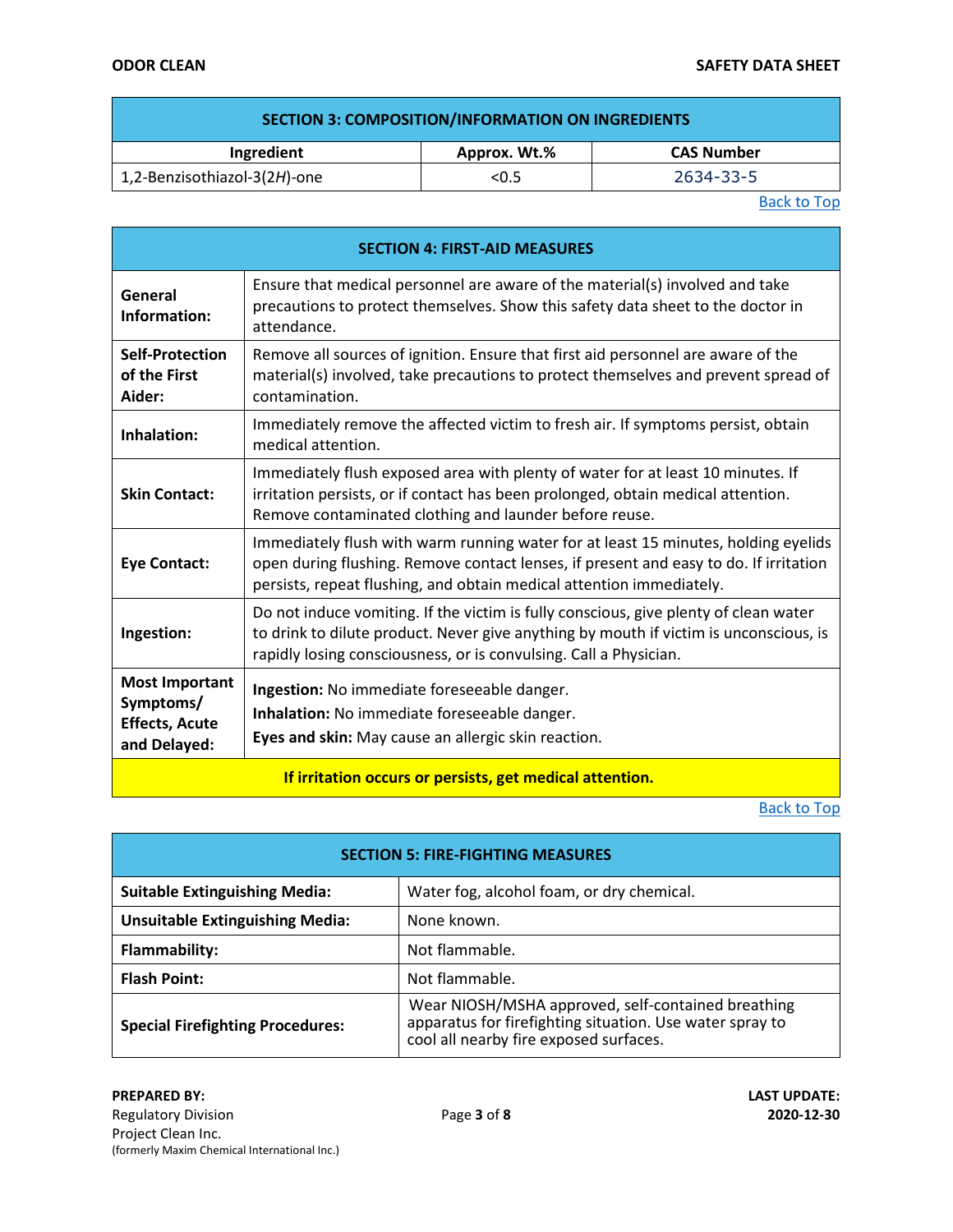### **ODOR CLEAN SAFETY DATA SHEET**

| <b>SECTION 5: FIRE-FIGHTING MEASURES</b> |             |  |
|------------------------------------------|-------------|--|
| Unusual Fire / Explosion Hazards:        | None known. |  |
| <b>Hazardous Decomposition Products:</b> | None known. |  |

[Back to Top](#page-0-0)

<span id="page-3-0"></span>

| <b>SECTION 6: ACCIDENTAL RELEASE MEASURES</b>                                  |                                                                                                                                                                                                                                                                                 |  |
|--------------------------------------------------------------------------------|---------------------------------------------------------------------------------------------------------------------------------------------------------------------------------------------------------------------------------------------------------------------------------|--|
| Environmental<br><b>Protection Precautions:</b>                                | Do not release to the environment or water source.                                                                                                                                                                                                                              |  |
| Steps to be Taken in<br><b>Case Material is</b><br><b>Released or Spilled:</b> | Wear protective equipment. Soak up spills with absorbents, then dispose<br>of in an appropriate waste container. Keep material away from sewers.<br>Reuse if possible. Otherwise dispose recovered material in accordance<br>with all local, Provincial or Federal regulations. |  |

[Back to Top](#page-0-0)

<span id="page-3-1"></span>

| <b>SECTION 7: HANDLING AND STORAGE</b>                               |                                                                                                                                                                                                                                                                                                                  |  |
|----------------------------------------------------------------------|------------------------------------------------------------------------------------------------------------------------------------------------------------------------------------------------------------------------------------------------------------------------------------------------------------------|--|
| <b>Precautions to be</b><br><b>Taken in Handling and</b><br>Storage: | Use good industrial hygiene. Do not get in eyes, on skin or on clothing.<br>Store in a cool, dry place away from incompatibles. Keep container closed<br>when not in use. Do not mix with any other chemicals. Keep out of reach of<br>children. Store at temperatures below 30°C (86°F) and keep from freezing. |  |

[Back to Top](#page-0-0)

<span id="page-3-4"></span><span id="page-3-3"></span><span id="page-3-2"></span>

| <b>SECTION 8: EXPOSURE CONTROLS / PERSONAL PROTECTION</b>      |                                                                                                                                   |  |
|----------------------------------------------------------------|-----------------------------------------------------------------------------------------------------------------------------------|--|
| <b>EXPOSURE LIMITS</b>                                         |                                                                                                                                   |  |
| OSHA (PEL): N/A                                                | ACGIH TLV: N/A<br>Other exposure limit: N/A                                                                                       |  |
| INDIVIDUAL PROTECTION MEASURES / PERSONAL PROTECTIVE EQUIPMENT |                                                                                                                                   |  |
| <b>Appropriate Engineering</b><br><b>Controls:</b>             | Good general ventilation.                                                                                                         |  |
| <b>Skin Protection:</b>                                        | Not required under normal use condition. Butyl rubber, neoprene,<br>latex, or nitrile gloves if user is allergic to this product. |  |
| <b>Eye and Face Protection:</b>                                | Safety glasses if eye contact may occur.                                                                                          |  |
| <b>Respiratory Protection:</b>                                 | Not required under normal use condition.                                                                                          |  |
| <b>Other Protective Equipment:</b>                             | Eye wash station.                                                                                                                 |  |

<span id="page-3-5"></span>

| SECTION 9: PHYSICAL AND CHEMICAL PROPERTIES |                        |  |
|---------------------------------------------|------------------------|--|
| Appearance:                                 | Pale tan color liquid. |  |
| Odor:                                       | Fresh scent.           |  |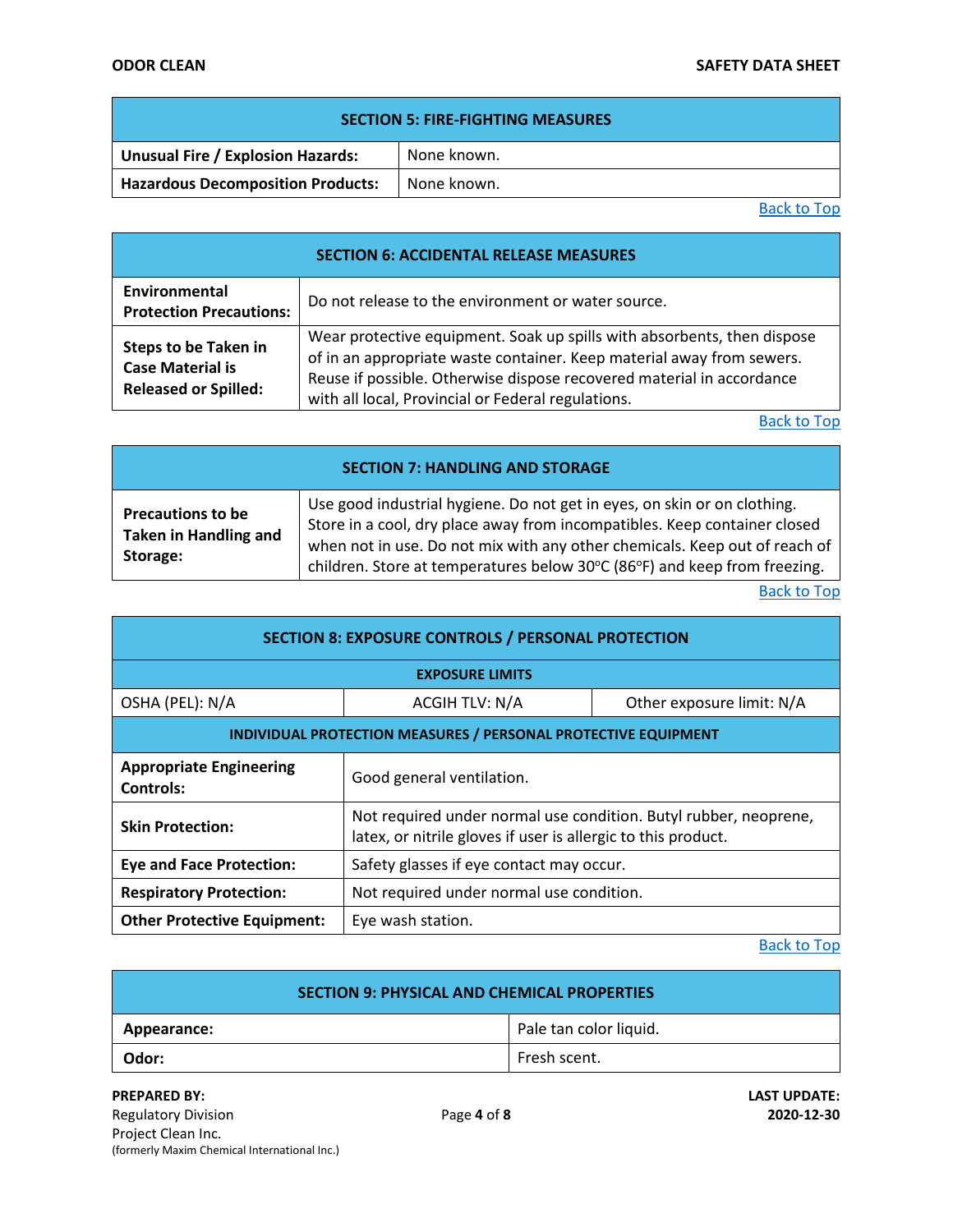ī

| <b>SECTION 9: PHYSICAL AND CHEMICAL PROPERTIES</b> |                       |  |
|----------------------------------------------------|-----------------------|--|
| <b>Odor threshold:</b>                             | N/A                   |  |
| pH:                                                | $7.5 - 8.5$           |  |
| <b>Melting point/Freezing point:</b>               | N/A                   |  |
| Initial boiling point and boiling range:           | N/A                   |  |
| <b>Flash Point:</b>                                | $>100^{\circ}$ C      |  |
| <b>Evaporation Rate (Water=1):</b>                 | N/A                   |  |
| Flammability:                                      | Not flammable.        |  |
| Upper/Lower flammability or explosive limits:      | None                  |  |
| Vapor pressure:                                    | N/A                   |  |
| Vapor density:                                     | N/A                   |  |
| Relative density/Specific gravity (Water = 1):     | 1.01 @ 20°C           |  |
| Solubility(ies):                                   | Dispersible in water. |  |
| Partition coefficient: n-octanol/water:            | N/A                   |  |
| <b>Auto-ignition temperature:</b>                  | Not flammable.        |  |
| <b>Decomposition temperature:</b>                  | N/A                   |  |
| Viscosity:                                         | Thin like water.      |  |
| VOCs:                                              | N/A                   |  |

[Back to Top](#page-0-0)

<span id="page-4-0"></span>

| <b>SECTION 10: STABILITY AND REACTIVITY</b> |                                                                                                   |  |
|---------------------------------------------|---------------------------------------------------------------------------------------------------|--|
| <b>Reactivity:</b>                          | N/A                                                                                               |  |
| <b>Chemical stability:</b>                  | Stable under normal storage conditions.                                                           |  |
| <b>Possibility of hazardous reactions:</b>  | None known.                                                                                       |  |
| <b>Conditions to avoid:</b>                 | Temperatures above 30°C and below 5°C.                                                            |  |
| Incompatibility:                            | Strong acids or alkali compounds and strong<br>oxidizing agents may inactive biological cultures. |  |
| <b>Hazardous Decomposition Products:</b>    | None known.                                                                                       |  |

### [Back to Top](#page-0-0)

<span id="page-4-1"></span>

| <b>SECTION 11: TOXICOLOGICAL INFORMATION</b> |                                      |
|----------------------------------------------|--------------------------------------|
| Likely routes of exposure:                   | Ingestion, skin, and eye contact.    |
| Symptoms:                                    | May cause an allergic skin reaction. |
| <b>Acute Toxicity Estimates:</b>             | $LD_{50}$ Oral > 2000 mg/kg          |

**PREPARED BY: LAST UPDATE:** Regulatory Division Page **5** of **8 2020-12-30** Project Clean Inc. (formerly Maxim Chemical International Inc.)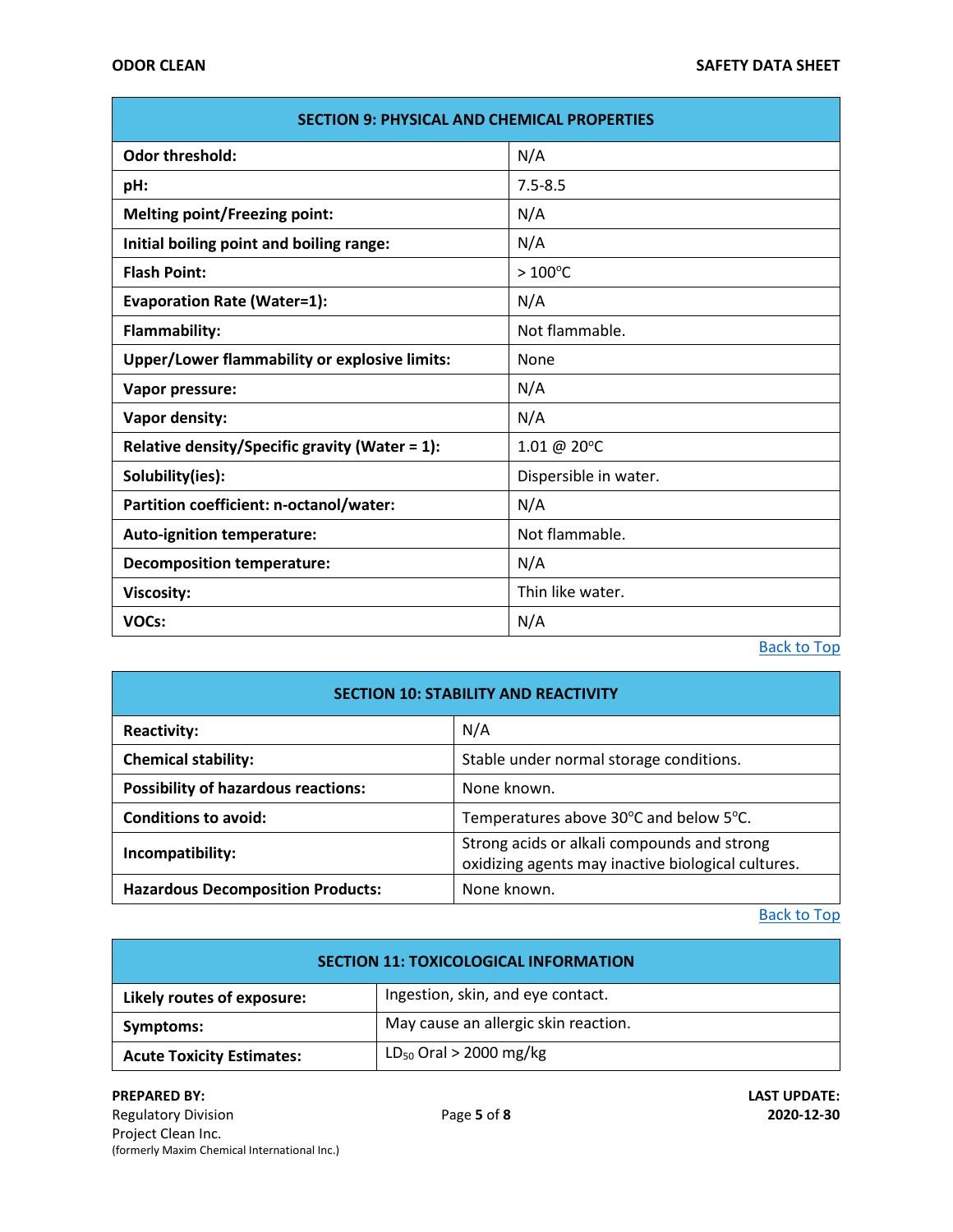| <b>SECTION 11: TOXICOLOGICAL INFORMATION</b> |                                                                                    |
|----------------------------------------------|------------------------------------------------------------------------------------|
|                                              | $LD_{50}$ Dermal > 2000 mg/kg                                                      |
|                                              | LD <sub>50</sub> Inhalation ATE: N/A                                               |
| <b>Skin Sensitization:</b>                   | < 0.565% of the components are classified as skin sensitizer.                      |
| <b>Germinal Cell Mutagenicity:</b>           | Data available on components indicates no potential germinal<br>cell mutagenicity. |
| <b>Reproductive Toxicity:</b>                | Data available on components indicates no potential<br>reproductive toxicity.      |
| Carcinogenicity:                             | Not listed by NTP, IARC, OSHA, ACGIH.                                              |
| <b>Aspiration Hazard:</b>                    | Data available on components indicates no potential aspiration<br>hazard.          |

<span id="page-5-0"></span>

| <b>SECTION 12: ECOLOGICAL INFORMATION</b> |                                                                                                                                                                                                                                                                                                    |
|-------------------------------------------|----------------------------------------------------------------------------------------------------------------------------------------------------------------------------------------------------------------------------------------------------------------------------------------------------|
| <b>Toxicity to Fresh Water Algae:</b>     | N/A                                                                                                                                                                                                                                                                                                |
| <b>Toxicity to Fish Species:</b>          | N/A                                                                                                                                                                                                                                                                                                |
| <b>Toxicity to Aquatic Invertebrates:</b> | N/A                                                                                                                                                                                                                                                                                                |
| Persistence and degradability:            | This product does not exhibit the properties of ignitability,<br>corrosivity, reactivity or environmentally persistent toxicity.<br>This product does not adversely inhibit a diverse aquatic<br>range of organisms (animal, plant, bacteria) as required by<br>the Ecologo™ program under UL2798. |

[Back to Top](#page-0-0)

<span id="page-5-1"></span>

| <b>SECTION 13: DISPOSAL CONSIDERATIONS</b> |                                                               |
|--------------------------------------------|---------------------------------------------------------------|
| <b>Recommended Waste Disposal</b>          | Reuse if possible. Otherwise dispose recovered material in    |
| Methods:                                   | accordance with all local, Provincial or Federal regulations. |

[Back to Top](#page-0-0)

<span id="page-5-2"></span>

| <b>SECTION 14: TRANSPORT INFORMATION</b> |                |  |
|------------------------------------------|----------------|--|
| <b>Canadian TDG UN Number:</b>           | Not regulated. |  |
| <b>UN Proper Shipping Name:</b>          | Not regulated. |  |
| <b>Transport Hazard Class(es):</b>       | Not regulated. |  |
| <b>Packing Group:</b>                    | Not regulated. |  |
| <b>Environmental Hazards:</b>            | Not required.  |  |
| <b>Special Precautions for User:</b>     | Not required.  |  |
| <b>Additional Information:</b>           | Not required.  |  |

## **PREPARED BY: LAST UPDATE:**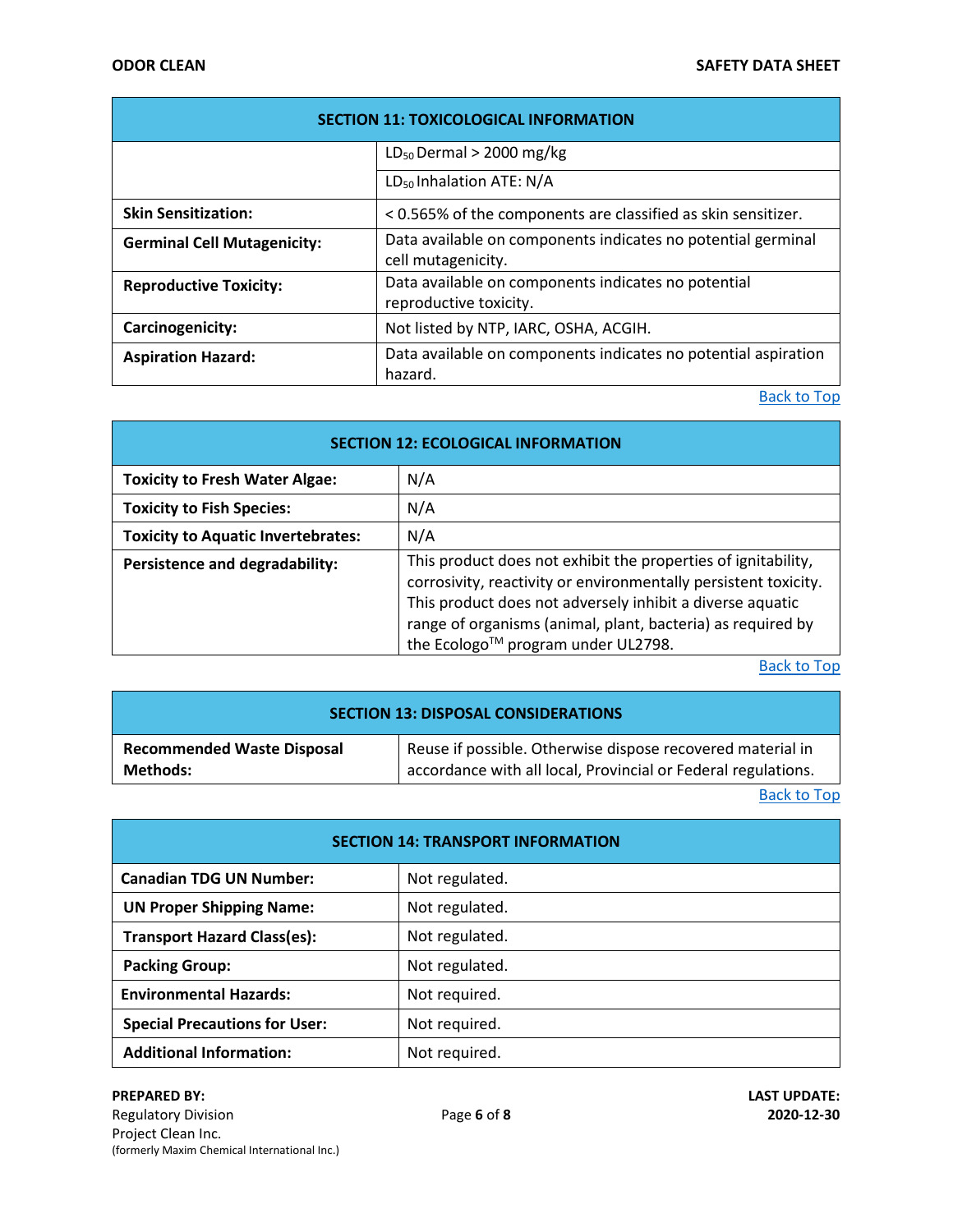<span id="page-6-0"></span>

| <b>SECTION 15: REGULATORY INFORMATION</b>                                                                                                                                                                                                                                                                             |             |              |                             |
|-----------------------------------------------------------------------------------------------------------------------------------------------------------------------------------------------------------------------------------------------------------------------------------------------------------------------|-------------|--------------|-----------------------------|
|                                                                                                                                                                                                                                                                                                                       | <b>HMIS</b> |              |                             |
| <b>HAZARD RATING INFORMATION</b>                                                                                                                                                                                                                                                                                      |             | 2            | <b>Health</b>               |
| $4 =$ Extreme<br>$3 = High$<br>$2 =$ Moderate<br>$1 =$ Slight<br>$0 =$ Insignificant                                                                                                                                                                                                                                  |             | $\bf{0}$     | <b>Flammability</b>         |
|                                                                                                                                                                                                                                                                                                                       |             | $\mathbf{0}$ | Reactivity                  |
|                                                                                                                                                                                                                                                                                                                       |             | B            | Personal protection         |
|                                                                                                                                                                                                                                                                                                                       |             |              | $B =$ Safety glasses+Gloves |
| <b>HMIS Protection</b><br><b>Group B</b>                                                                                                                                                                                                                                                                              |             |              |                             |
| All pertinent hazard information has been provided in this SDS, per the requirements of the U.S.<br>Federal Occupational Safety and Health Administration Standard (29 CFR 1910.1200), U.S. State<br>equivalent Standards, and the Canadian Workplace Hazardous Materials Identification System<br>Standards (CPR 4). |             |              |                             |

<span id="page-6-2"></span><span id="page-6-1"></span>

| <b>SECTION 16: OTHER INFORMATION</b> |                                                           |  |
|--------------------------------------|-----------------------------------------------------------|--|
| <b>ACRONYM LIST</b>                  |                                                           |  |
| <b>ACGIH</b>                         | American Conference of Governmental Industrial Hygienists |  |
| <b>ATE</b>                           | <b>Acute Toxicity Estimate</b>                            |  |
| <b>CAS</b>                           | <b>Chemical Abstracts Service</b>                         |  |
| <b>CFR</b>                           | Code of Federal Regulations                               |  |
| <b>DSL/NDSL</b>                      | Domestic Substances List/ Non-domestic Substance List     |  |
| EC <sub>50</sub>                     | Half maximal effective concentration                      |  |
| <b>HMIS</b>                          | Hazardous Materials Identification System                 |  |
| <b>IARC</b>                          | International Agency for Research on Cancer               |  |
| $LC_{50}$                            | Lethal concentration, 50%                                 |  |
| $LD_{50}$                            | Lethal dose, 50%                                          |  |